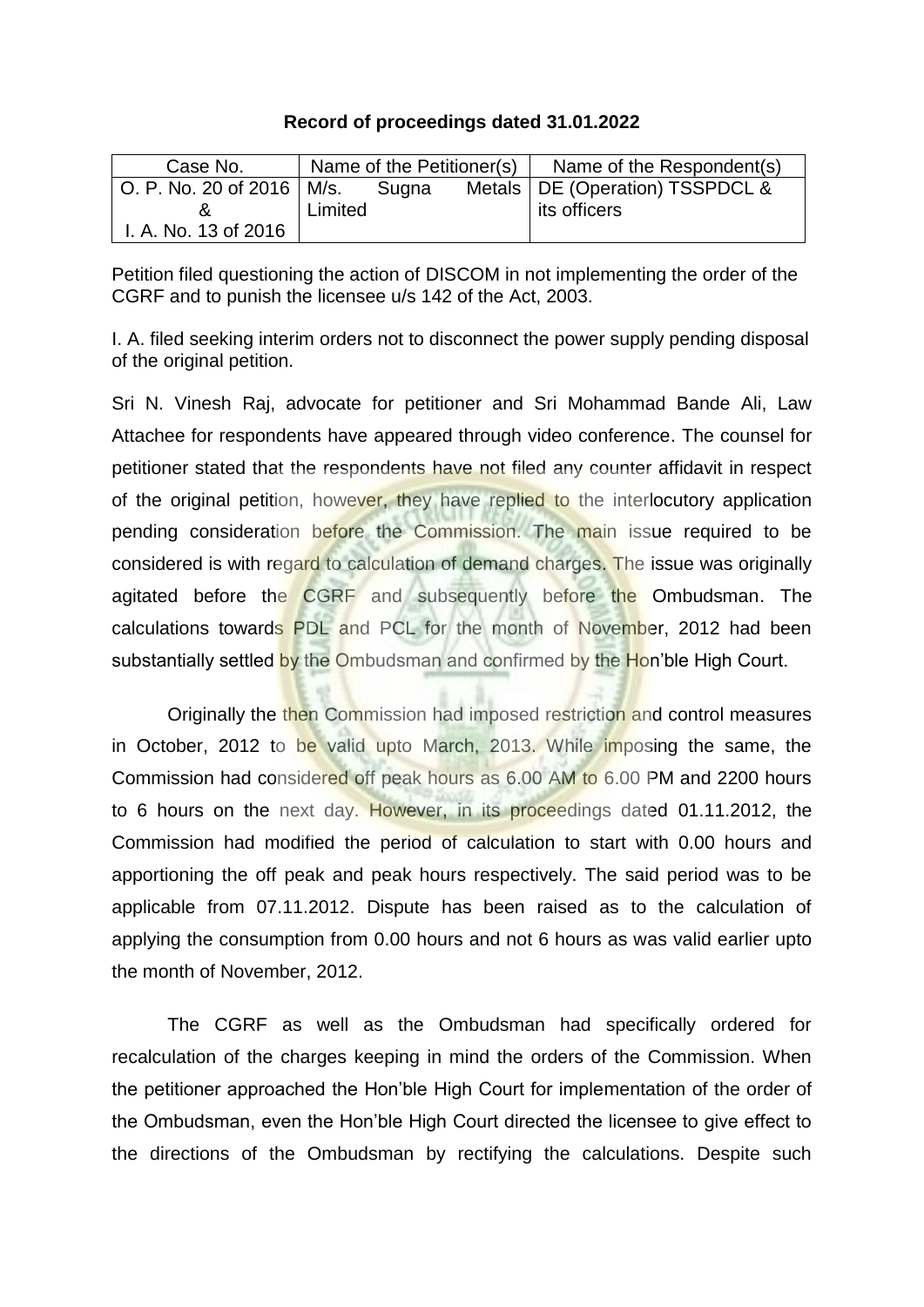directions by the Hon'ble High Court, no action came forth from the licensee. Therefore, in order to ensure, the petitioner had again approached the Hon'ble High Court insofar as recalculations, disconnection and compliance of the order of the Ombudsman. The present petition, therefore, is limited to punishing the licensee for not giving effect to the order of the Ombudsman as confirmed by the Hon'ble High Court.

The counsel for petitioner extensively dealt with the calculations, which are part of the record, as regards the calculations for the demand and energy during the operation of R and C measures including application of the timelines for calculating the same. The action of the licensee appears to be detrimental to the consumer as they have continued to apply the timelines applicable to the petitioner prior to 01.11.2012 after 07.11.2012 also. By adopting different timelines, the licensee is seeking to recover the penalty for violating the R and C measures, which is neither appropriate nor is in terms of the order of the Commission read with orders of the Ombudsman and Hon'ble High Court.

The counsel for petitioner endeavour to explain the rational of providing peak and off peak quantities of power as also the period for which such quantities can be availed in terms of number of working days in a month. The petitioner seeks to punish the licensee for violating the orders of the Commission.

The representative of the respondents endeavoured to submit that the CGRF and the Ombudsman had given substantial relief and the same had been confirmed by the Hon'ble High Court. The licensee acted in accordance with the directions of the Hon'ble High Court only. The licensee submits that the petitioner is pursuing both the remedies. The communication made by the licensee pursuant to earlier round of directions of the Hon'ble High Court, is clear and there is no error in the decision of the licensee in giving effect to the order of the Ombudsman. The petitioner was not estopped from making representation and getting the billing settled in terms of the orders of the Ombudsman. The licensee has clearly identified the amounts and made proper claims towards demand and energy charges in terms of the orders of the Commission.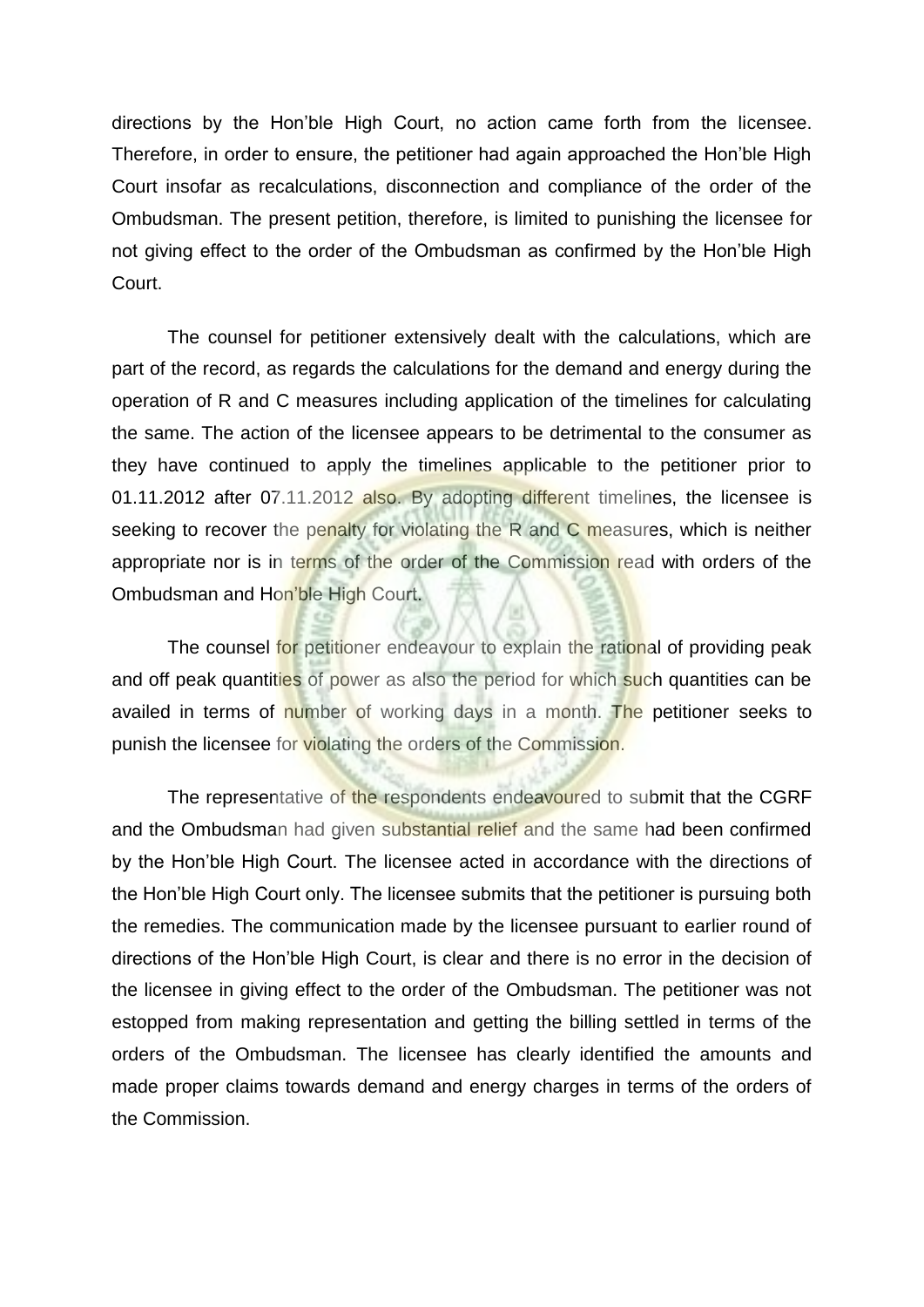The counsel for petitioner stated that the order of the Ombudsman is very clear and the same had not been adhered to completely. In view of the submissions of the parties, the matter is reserved for orders.

| Sd<br>Member         | Sd<br>Member                      | Sd<br>Chairman                 |
|----------------------|-----------------------------------|--------------------------------|
| Case No.             | Name of the Petitioner(s)         | Name of the Respondent(s)      |
| O. P. No. 24 of 2021 | M/s. Prashanth Narayan G<br>(PNG) | <b>TSSPDCL &amp; TSTRANSCO</b> |

Petition filed seeking the energy generated fed into the grid for the period before open access as deemed purchase of licensee or pay for the same.

Sri Challa Gunaranjan, counsel for the petitioner and Sri Mohammad Bande Ali, Law Attachee for respondents have appeared through video conference. The counsel for petitioner stated that he needs further time to file rejoinder in the matter as the authorized signatory to the same is undergoing treatment for Covid-19. However, he stated that he has required the petitioner to make alternate arrangements and will definitely file the same within a week. The representative of the respondents has opposed the same. But in the circumstances, the Commission is inclined to grant adjournment by granting time for filing rejoinder. Accordingly, the matter is adjourned.

Call on 11.04.2022 at 11.30 AM.

Sd/- Sd/- Sd/- Sd/- Sd/-Member Member Chairman

| Case No.                                         | Name of the Petitioner(s) |  | Name of the Respondent(s) |                           |  |
|--------------------------------------------------|---------------------------|--|---------------------------|---------------------------|--|
| $\vert$ O. P. No. 47 of 2021 $\vert$ M/s. Mytrah |                           |  |                           | Vayu   TSSPDCL, TSTRANSCO |  |
|                                                  | (Godavari)                |  | Private   TSPCC           |                           |  |
| I. A. No. 20 of 2021                             | Limited                   |  |                           |                           |  |

Petition filed seeking payment of amounts towards energy supplied and rebate claimed by the DISCOM in the year 2016.

I. A. filed seeking direction to the respondent No. 1 not to deduct for generation beyond 23% and consequently to make payments in full towards the invoices raised by the petitioner for the energy generated and supplied by the petitioner.

Sri Sajan Poovayya, Senior Advocate alongwith Sri Challa Gunaranjan, Advocate for petitioner and Sri Mohammad Bande Ali, Law Attachee for respondents have appeared through video conference. The counsel for petitioner stated that the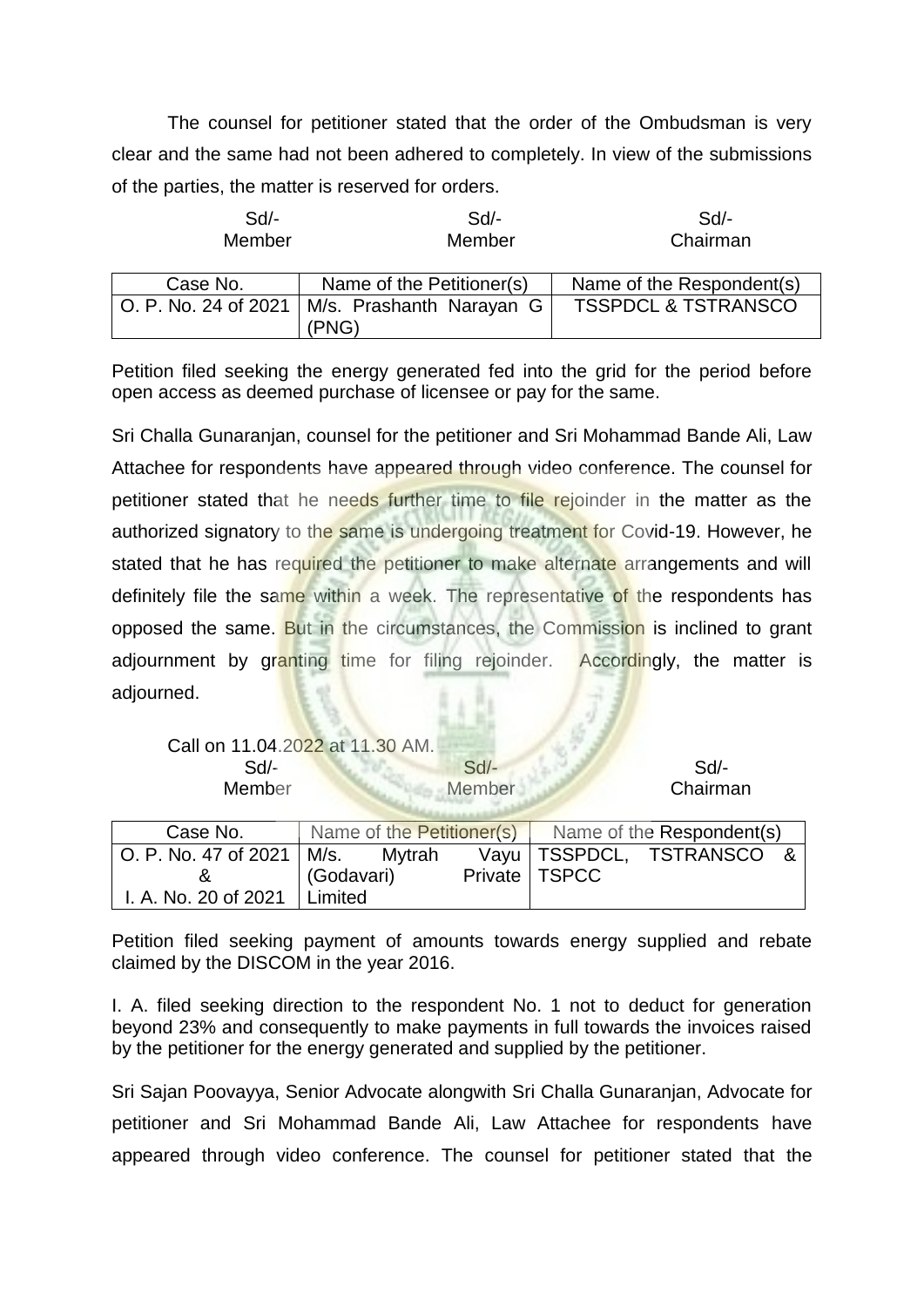petition is filed for reimbursement of the amounts payable towards generation and supply of electricity over above the capacity utilization factor as set out by the Commission in its order dated 15.11.2012. It is stated that the petitioner is a 100.8 MW wind power project and had entered into PPA in the year 2015 in terms of the order of the Commission. In the year 2016-17 and subsequently, it had exceeded the CUF normative as fixed by the Commission and delivered quantum of energy. The licensee is making payments only to the extent of CUF and deducting the amounts towards excess generation eventhough claim is made by the petitioner.

The counsel for petitioner stated that he has preferred gist of dates and events in the matter and shared the same with the Commission as a presentation during the course of hearing. He also stated that the same will be filed before the Commission subsequently. He has referred to extensively as also the relevant clauses in the Electricity Act, 2003, regulations and the power purchase agreement in support of the case of the petitioner. He has stated that the licensee has been withholding the amount payable to it for the last four years in respect of the generation supplied to them in excess of CUF. He also stated about the amounts due and quantified it at Rs. 78 crores.

The counsel for petitioner stated that the licensee is not giving effect to the orders of the Commission, as the order of the Commission is specific and clear that it should pay for all the energy delivered to it. It is also his case that it is an infirm power, as such the licensee cannot insist that the generator should adhere to the CUF and it should be taken only as a normative. The CERC had been stating that the CUF will vary according to the wind zone as also the hub height of the generator. The petitioner had employed better technology and as such, he is achieving better CUF.

The representative of the respondents stated that he is not in receipt of the dates and events statement as also he needs further time to make submissions in the matter. Therefore, the matter may be adjourned to enable receipt of the statement of dates and events and also to make submissions in the matter. In view of the request made by the representative of the respondents, the matter is adjourned.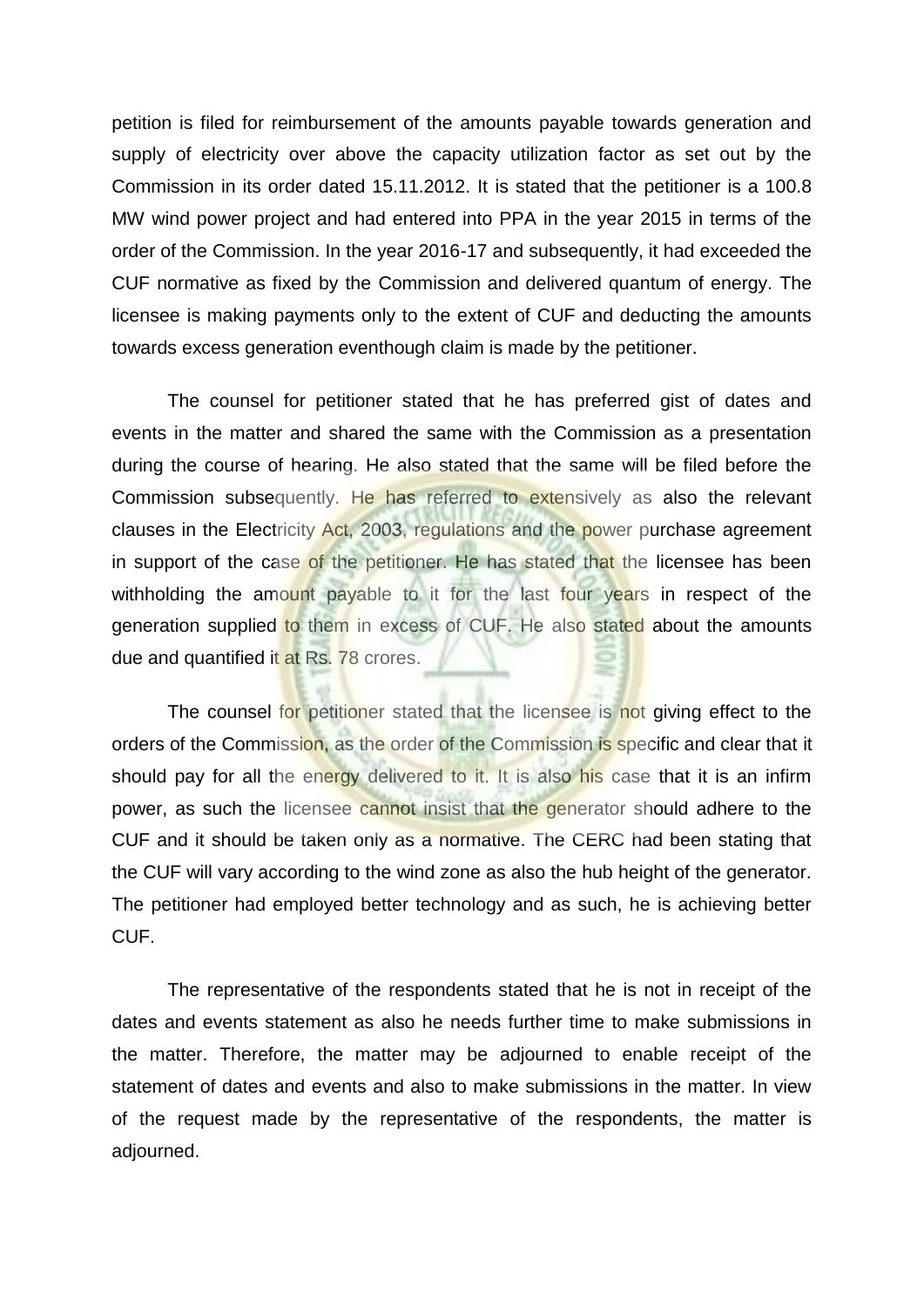|                                          | Call on 11.04.2022 at 11.30 A.M. |                           |
|------------------------------------------|----------------------------------|---------------------------|
| $Sd$ -                                   | $Sd$ -                           | Sd                        |
| Member                                   | Member                           | Chairman                  |
| Case No.                                 | Name of the Petitioner(s)        | Name of the Respondent(s) |
| O. P. No. 36 of 2021   M/s. L. B. Kunjir |                                  | <b>TSSPDCL</b>            |

Petition filed seeking reimbursement of the principle amount along with DPS / LPS for the energy supplied to the DISCOM.

Sri V. N. Bohra, advocate for petitioner and Sri. Mohammad Bande Ali, Law Attachee respondent have appeared through video conference. The counsel for petitioner stated that despite several adjournments, the respondent has not filed its counter affidavit in the matter. The representative of the respondent has stated that due to some technical difficulties, the same could not be filed, but they will do so within a week. The Commission expressed its displeasure and stated that the relief sought is in respect of reimbursement of small amount yet the respondent is not facilitating the same. Having said that the Commission has imposed cost of Rs. 10,000/- for nonfiling of counter affidavit. It has been informed that the details of payment of costs will be informed by the office of the Commission. The Commission made it clear that the respondent shall filed counter affidavit within 15 days from today and thereafter rejoinder, if any shall be filed expeditiously within 15 days. The parties shall make available the counter affidavit and the rejoinder to the other side well in advance either physically or through email. Therefore, the matter is adjourned.

|                      | Call on 11.04.2022 at 11:30 A.M.               |                           |
|----------------------|------------------------------------------------|---------------------------|
| $Sd$ -               | $Sd$ -                                         | Sd                        |
| Member               | Member                                         | Chairman                  |
|                      |                                                |                           |
| Case No.             | Name of the Petitioner(s)                      | Name of the Respondent(s) |
| O. P. No. 52 of 2021 | M/s. Suraj Kiran Solar   TSSPDCL & its officer |                           |
|                      | Technologies Pvt. Limited                      |                           |

Petition filed seeking extension of SCOD and consequently refund of penalty.

Sri P. Pavan Kumar Rao, Advocate for petitioner and Sri Mohammad Bande Ali, Law Attachee for respondents have appeared through video conference. The counsel for the petitioner stated that the petition is filed for its extension of scheduled commercial operation date upto 27.10.2017 and consequential relief. He stated that due to several events, which can be called as force majeure conditions, the project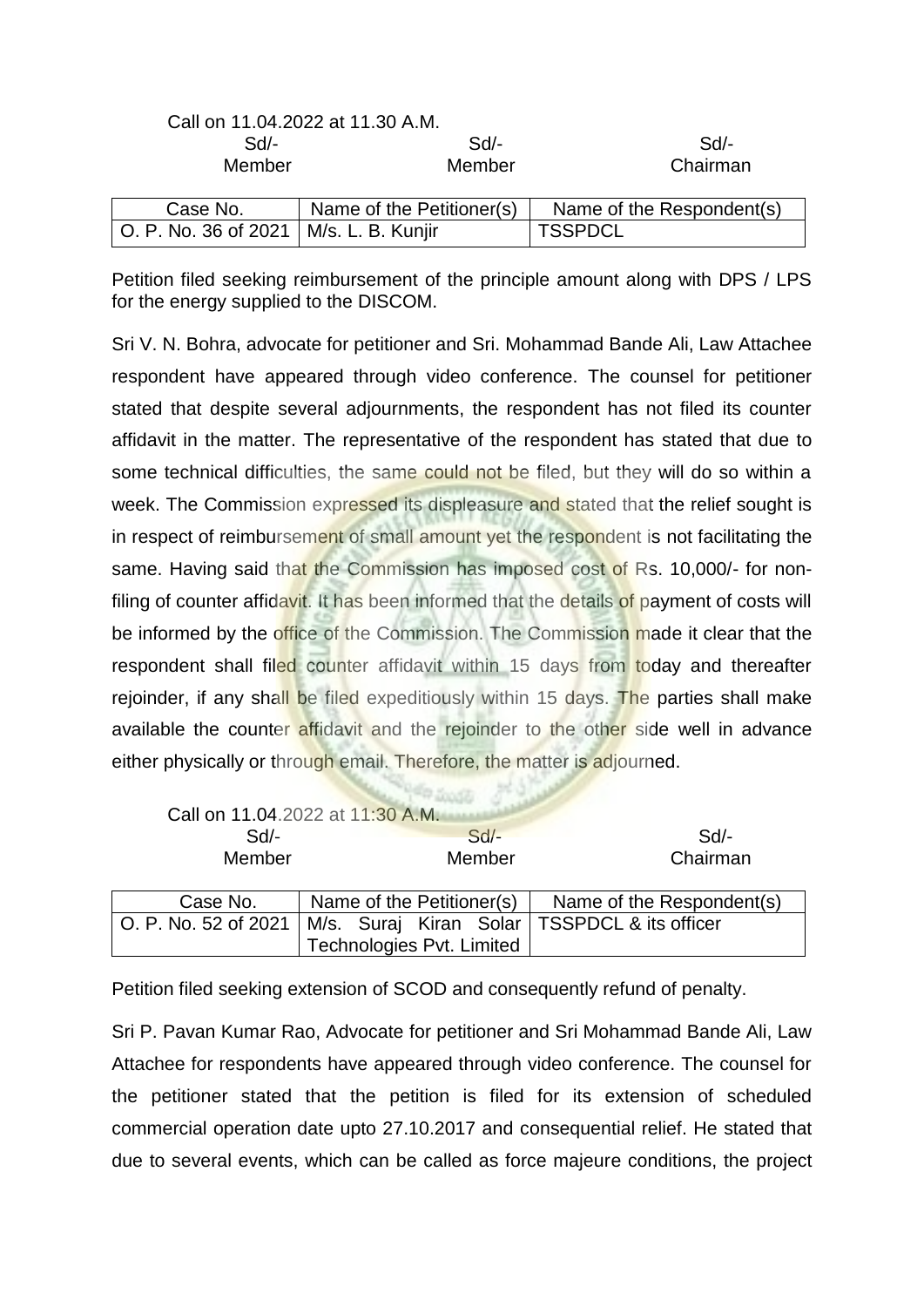could not be completed in time. It is his case that initially procurement of land was in issue, but later the petitioner suffered delays due to demonetization, rains and nonavailability of labour. It is also stated that the petitioner suffered right of way issue due to location of substation in the town, as the stringing of the lines on overhead basis was impossible. The petitioner had to resort to underground cabling of the transmission line connecting to the substation.

Subsequently, the project was completed and it was synchronized with a delay of about eight months. The project is now functional and the energy is being delivered to the licensee. The Commission had occasion to consider the extension of SCOD in several cases earlier filed before it. He also relied on the judgment of the Hon'ble Supreme Court that SCOD should be extended considering the force majeure events. The counsel for petitioner sought reference to the communication made by the government in this regard. By extending the SCOD, the petitioner is entitled to refund of the bank guarantee furnished by it, which had been encashed by the licensee.

The representative of the respondent stated that the petitioner is not entitled to any relief in the relief, both on extension of SCOD as also refund of the bank guarantee furnished by the petitioner. It is his case that the Commission had decided to examine the extension of SCOD on a case to case basis and informed the licensee that it should convey to the developers that they should file petitions before the Commission for extension of SCOD. The same was also communicated to the petitioner in this case. The petitioner has slept over the matter for nearly three years and eight months and then approached the Commission. The petitioner is not diligent in establishing the project as also approaching the Commission, as such it is not entitled to any relief. Though, the Hon'ble Supreme Court held force majeure conditions in favour of the petitioner, however, the petitioner cannot take advantage of the said order due to lapses on its part. The Commission may consider refusing to extend the SCOD.

Having heard the submissions of the counsel for petitioner and representative of the respondent, the matter is reserved for orders.

| Sd/-   | Sd/-   | Sd/-     |
|--------|--------|----------|
| Member | Member | Chairman |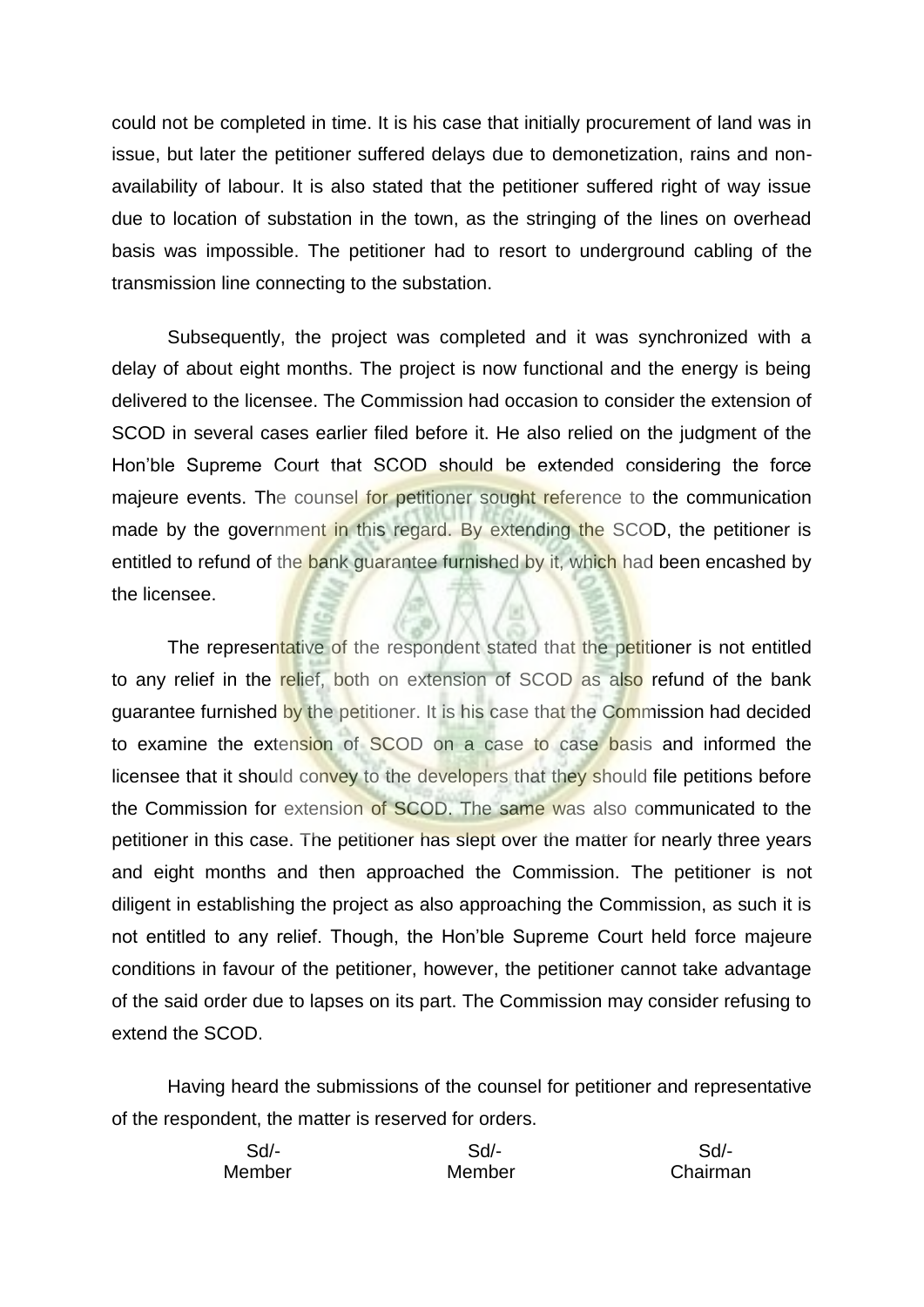| Case No. | Name of the Petitioner(s) |  | Name of the Respondent(s) |  |
|----------|---------------------------|--|---------------------------|--|
|          |                           |  |                           |  |
|          | Industries                |  |                           |  |

Petition filed seeking penal action against the TSSPDCL and its officers for noncompliance of the directions given in the order dated 09.09.2021 by the Commission.

Ms. Nishtha, Advocate for petitioner and Sri Mohammad Bande Ali, Law Attachee for respondents have appeared through video conference. The advocate representing the petitioner has stated that the present petition is filed for compliance of the directions of this Commission. Till date no action is taken by the respondents in the matter. On the other hand, the representative of the respondents stated that they have paid the costs imposed on the earlier occasion. They have preferred an appeal against the order of the Commission and it has been taken on file as DFR No. 434 of 2021 on the file of the Hon'ble ATE. The Hon'ble ATE is not taking up regular matters and is only considering most urgent matters filed or pending before it, therefore, they are not able to obtain any orders thereon. The Commission pointed out that it had passed order based on the orders of the Hon'ble High Court and required compliance within 15 days, which is not done till date. They should report the status of the matter by the next date of hearing invariably, otherwise, the Commission will be constraint to proceed to take action in the matter. In these circumstances, the matter is adjourned.

|  | Call on 11.04.2022 at 11.30 A.M. |  |
|--|----------------------------------|--|
|  |                                  |  |

| Call on 11.04.2022 at 11.30 A.M. |               |          |
|----------------------------------|---------------|----------|
| $Sd$ -                           | Sd            | Sd/-     |
| <b>Member</b>                    | <b>Member</b> | Chairman |
|                                  |               |          |

| Case No.                 |               | Name of the Petitioner(s) $\vert$ Name of the Respondent(s) |
|--------------------------|---------------|-------------------------------------------------------------|
| O. P. (SR) No. 8 of 2021 |               | M/s. Sneha Renewable   Prl. Secretary to GoTS,              |
|                          | Energies Ltd. | Energy Dept., TSSPDCL &                                     |
| I. A. (SR) No. 9 of 2021 |               | <b>TSTRANSCO</b>                                            |

Petition filed seeking directions to enter into PPA by fixing tariff at Rs. 5/- per unit.

I. A. filed seeking interim directions to purchase power from the petitioner on payment of average pooled purchase costs till the disposal of the petition.

Ms. P. Lakshmi, Advocate for petitioner has appeared through video conference. The counsel for petitioner has stated that the petitioner is filed for directions to purchase power from the petitioner's hydel project by entering into PPA. It is her case that the petitioner has established the project of small capacity and earlier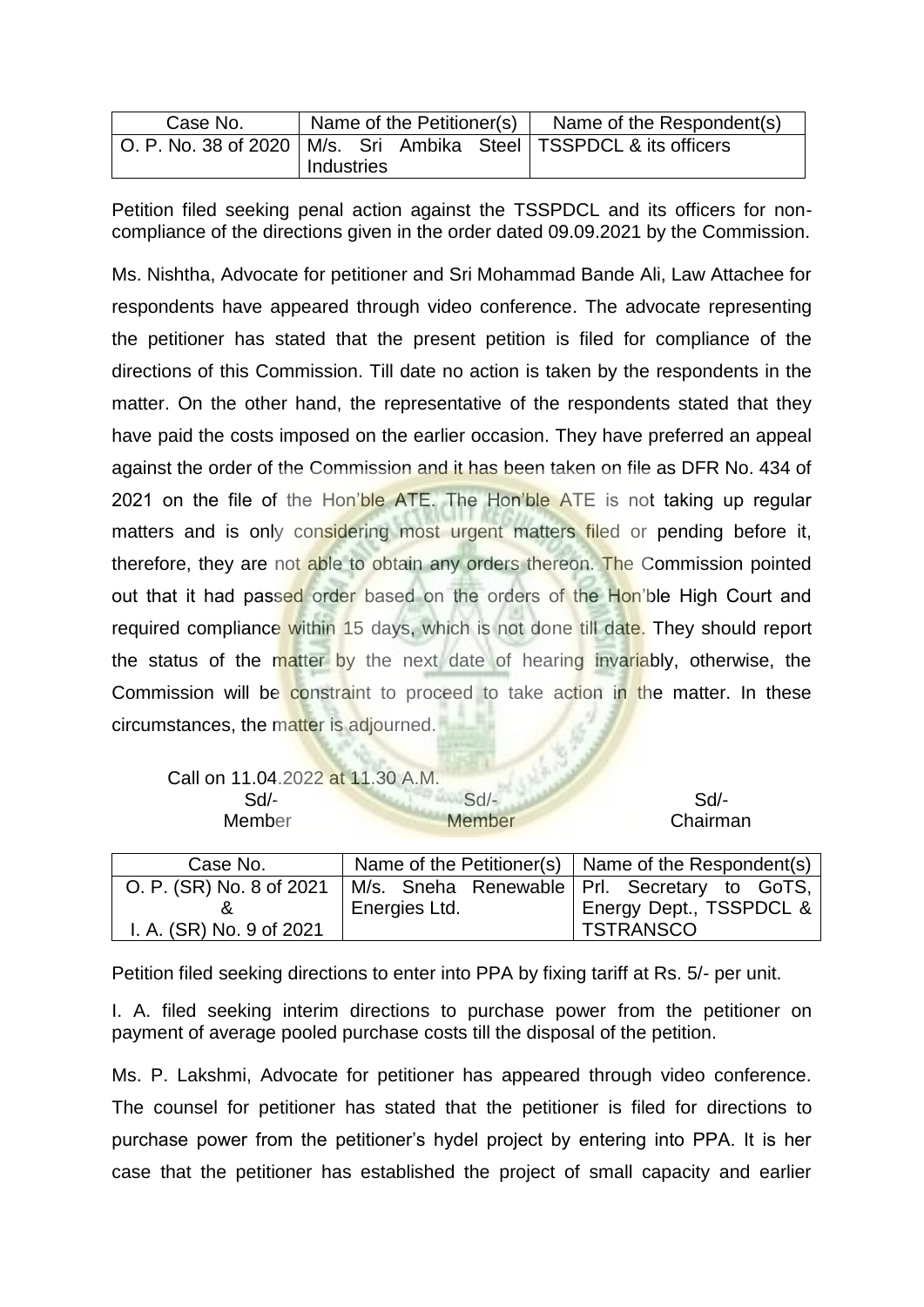undertook long term open access. However, at present it intends to cancel the LTOA and undertake supply to the licensee only at a tariff of Rs. 5/- per unit. The petitioner would be able to generate the power as and only when water is available, as at present the flow of water is available.

She submitted that it being a small hydro project is a renewable source and should be encouraged by the Commission. In fact, the sister licensee of the respondent has made submission in another matter in O. P. No. 9 of 2021 before this Commission that it is ready to procure power from a power plant of the capacity of 24 MW. Compared to the said project, the petitioner's is very small project. Inasmuch as, the Electricity Act, 2003 and the policy seek to encourage renewable power purchase by the licensees. Having said that the petitioner is seeking similar consideration for ensuring power sale to the licensee being a renewable source.

The counsel for petitioner strenuously contended that in the light of the judgments of the Hon'ble ATE and the Hon'ble Supreme Court, the Commission may consider to direct the licensee to procure power from the petitioner's project. Reliance has been placed on the judgment of the Hon'ble ATE in Appeal No. 4 of 2006 and batch, Appeal No. 247 of 2013 and the Hon'ble Supreme Court judgment in Civil Appeal No. 2926 of 2006 to support the case that renewable sources should be encouraged.

The counsel for petitioner also relied on other provisions of the Electricity Act, 2003 and extensively submitted that the petitioner should be allowed to sell energy to the licensee by directing them to enter into PPA. It is also stated that the petitioner has invested huge amount for establishing the unit as well as another unit elsewhere. The investment so made is relating to public finance and non-functioning of the generating unit, would result in petitioner becoming an NPA. All these years, eventhough, there was LTOA availability, yet did not make money out of it.

The counsel for petitioner prayed for consideration of the project and its survival. Having heard the submissions, the matter is reserved for orders.

| Sd/-   | Sd/-   | Sd/-     |
|--------|--------|----------|
| Member | Member | Chairman |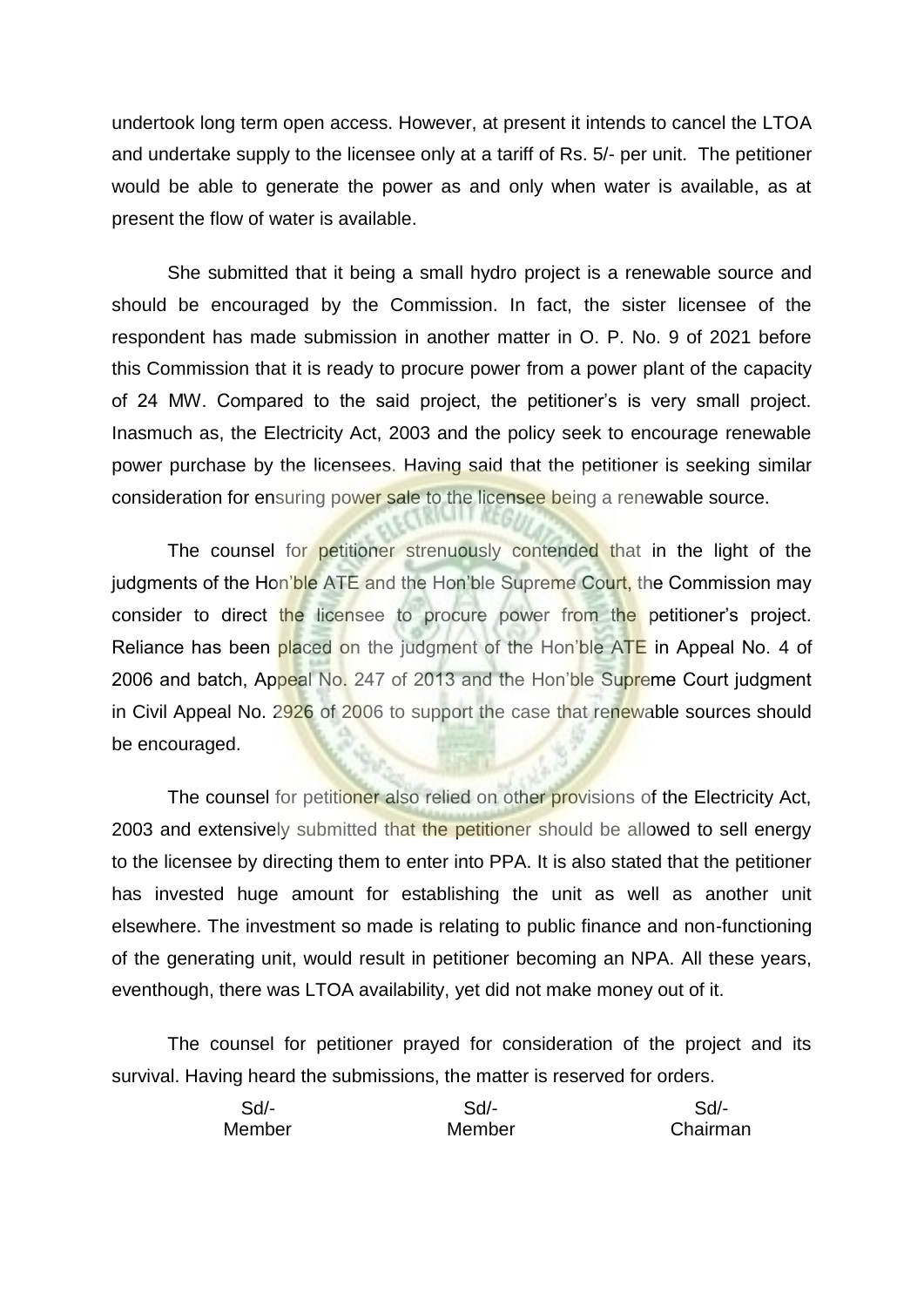| Case No.                     | Name of the Petitioner(s) |                |        | Name of the Respondent(s) |
|------------------------------|---------------------------|----------------|--------|---------------------------|
| R. P. (SR) No. 93 of 2021    | M/s.                      | Ramky          | Enviro | <b>TSSPDCL</b>            |
| ın                           |                           | Engineers Ltd. |        |                           |
| O. P. No. 14 of 2020         |                           |                |        |                           |
|                              |                           |                |        |                           |
| I. A. (SR) No. 94 of 0f 2021 |                           |                |        |                           |
|                              |                           |                |        |                           |
| I. A. (SR) No. 95 of 2021    |                           |                |        |                           |

Review petition seeking to review of the order dated 18.04.2020 in O. P. No. 14 of 2020 (suo motu) regarding determination of generic tariff for RDF projects.

I. A. filed seeking condonation of delay in filing the review petition

I. A. filed seeking the listing of R. P. & I. A. expeditiously.

Sri Avinash Desai, Advocate for the review petitioner has appeared through video conference. This review petition is filed seeking review of the order of the Commission. It also filed two applications for interim orders and expeditious hearing of the review petition. The interlocutory application for expeditious hearing may be disposed of in view of the listing of the matter. The review petition is connected to the other matter in the list in O. P. No. 1 of 2022 pertaining to M/s. Hyderabad MSW Energy Solutions Private Limited. The matter may be taken up as and when the said O. P. is taken up for hearing. Accordingly, the matter is adjourned. The interlocutory application for expeditious hearing is allowed.

Call on 11.04.2022 at 11.30 A.M.

I. A. No. 2 of 2022

| Sd<br>Member           | $Sd$ -<br><b>Member</b>      | Sd<br>Chairman            |
|------------------------|------------------------------|---------------------------|
| Case No.               | Name of the Petitioner(s)    | Name of the Respondent(s) |
| O. P. No. 1 of 2022    | M/s. Hyderabad MSW   TSSPDCL |                           |
| &                      | Solutions Pvt.<br>Energy     |                           |
| I. A. No. 1 of 0f 2022 | Ltd.                         |                           |
| ă                      |                              |                           |

Petition seeking to quash notice dated 16.07.2021 issued by the respondent seeking reimbursement of the tipping fee from the petitioner.

I. A. filed seeking exparte adinterim stay of the operation of the notice dated 16.07.2021 issued by the respondent seeking reimbursement of the tipping fee from the petitioner.

I. A. filed seeking to list the original petition and I. A. No. 1 of 2022 expeditiously.